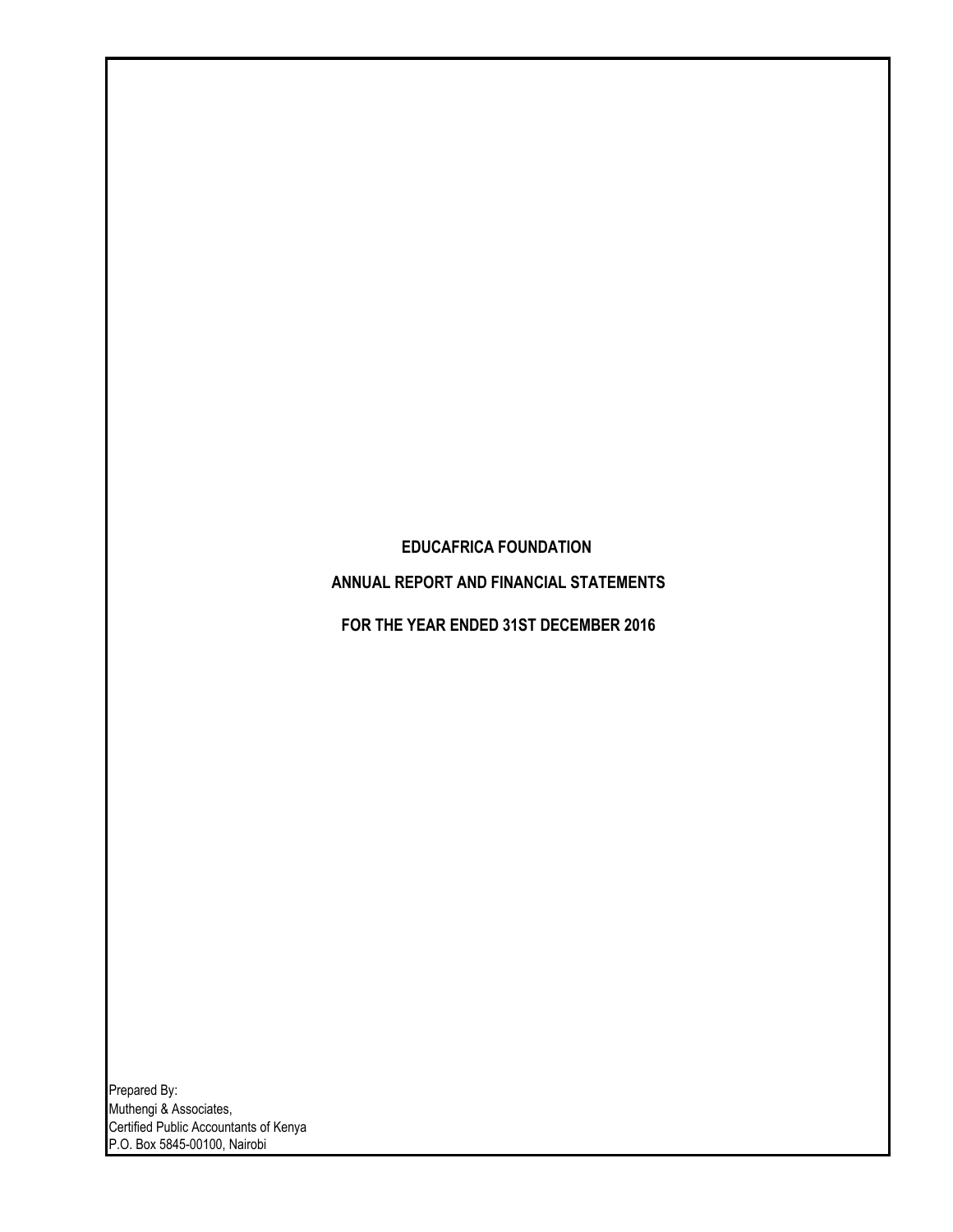Educafrica Foundation Annual Report And Financial Statements For the year ended 31st December 2016

## **CONTENTS**

|                                              | <b>PAGE</b>    |
|----------------------------------------------|----------------|
| The Organisational Information               | 1              |
| Report of the Board of Directors             | $\overline{2}$ |
| Statement of Boards' Responsibilities        | 3              |
| Report of the Independent Auditors           | 4              |
| <b>Financial Statements:</b>                 |                |
| Statement of Comprehensive Income            | 5              |
| <b>Statement of Financial Position</b>       | 6              |
| <b>Statement of Accumulated Fund Account</b> | 7              |
| <b>Cash Flow Statement</b>                   | 8              |
| <b>Significant Accounting Policies</b>       | $9 - 13$       |
| Notes to the Financial Statements            | $14 - 16$      |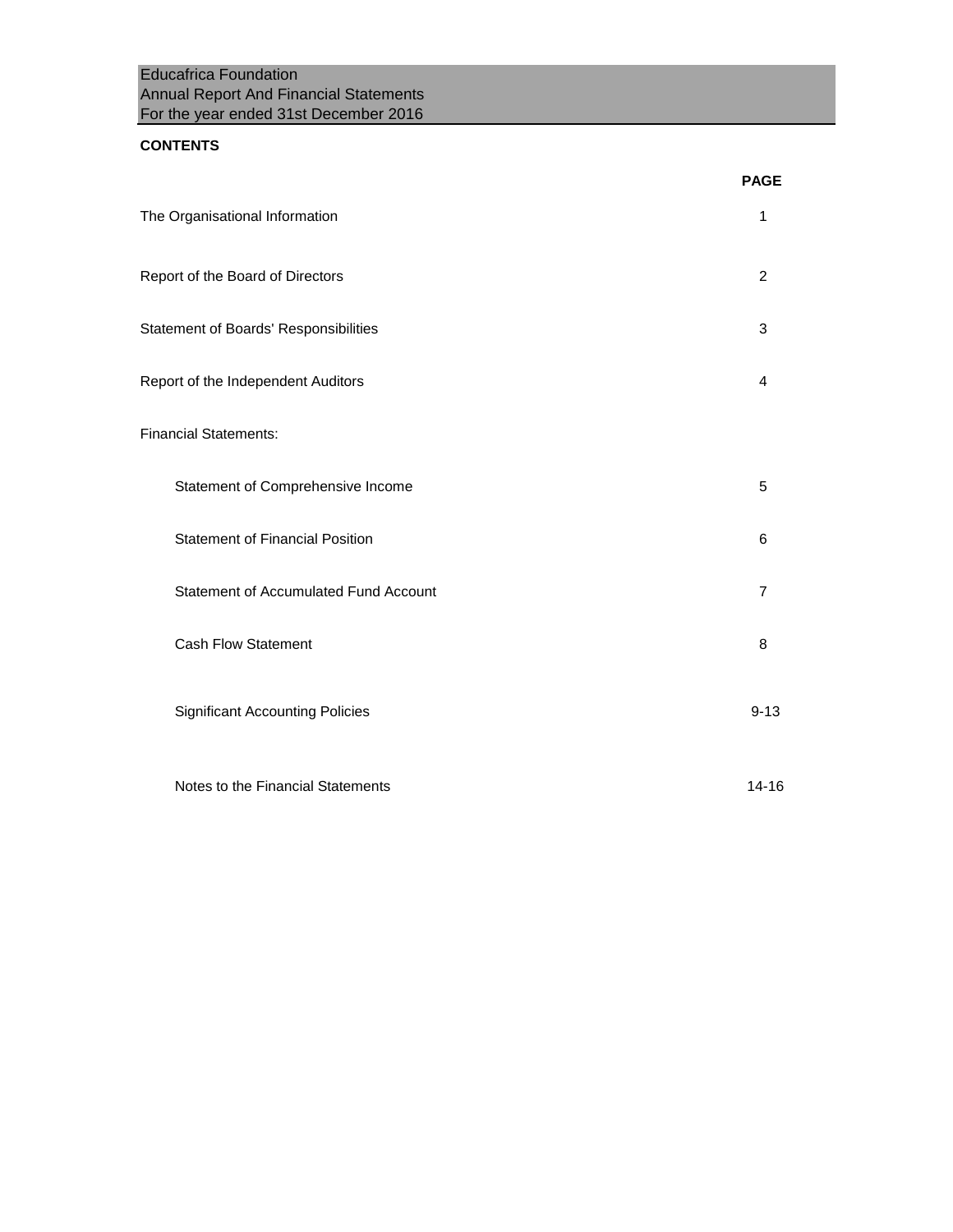# **ORGANIZATION INFORMATION**

| <b>Board of Governors</b><br>Chairperson<br>Secretary<br>Treasurer | : Matias Saenz<br>: Isidora Mellado<br>: Michael ochola                                    |
|--------------------------------------------------------------------|--------------------------------------------------------------------------------------------|
| Member<br>Member                                                   | : Marcos Ramirez<br>: Rodrigo Casarejos                                                    |
|                                                                    |                                                                                            |
| <b>Registered Office</b>                                           | : Madonna House<br>: Westlands<br>: Ground Floor Room A05<br>: P.O Box 51140<br>: Nairobi. |
| <b>Auditors</b>                                                    | : Muthengi & Associates,                                                                   |
|                                                                    | : Certified Public Accountants,<br>$: P.O.$ Box 5845-00100                                 |
|                                                                    | : Nairobi                                                                                  |
| <b>Legal Advisors</b>                                              | : Anthony Gakuru<br>: Kaplan and Stratton Advocates Nairobi                                |
| <b>Principal Bankers</b>                                           | : NIC Bank                                                                                 |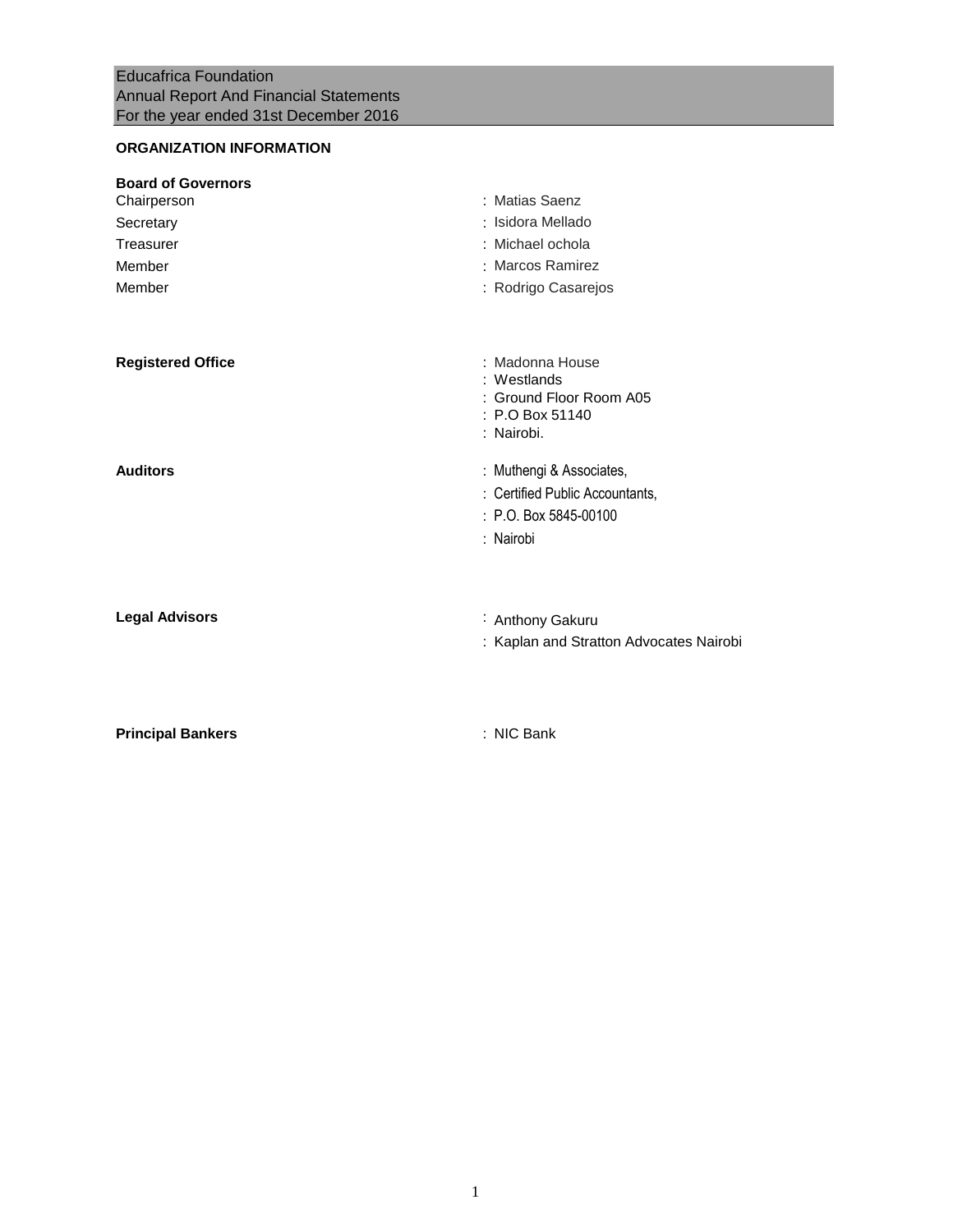## **REPORT OF THE BOARD OF GOVERNORS**

The Governors submit their report and the audited financial statements for the period ended 31st December 2016, which disclose the state of affairs of the organisation.

### **PRINCIPAL ACTIVITY**

The principal activity of the organisation is to alleviate poverty and promote access to education among the needy

### **RESULTS**

The organisation results for the year is as shown on the Comprehensive Income Statement .

### **BOARD MEMBERS**

The members who held office during the year and up to the date of this report are shown on page 1.

In accordance with the NGO's Act, 1990, no board member is due for retirement by rotation.

### **AUDITORS**

The Organisation's auditors, Muthengi & Associates have indicated their willingness to continue in office in accordance with the NGO,s Act 1990.

### **BY ORDER OF THE BOARD**

**ADMINISTRATOR NAIROBI**

**24th February 2017**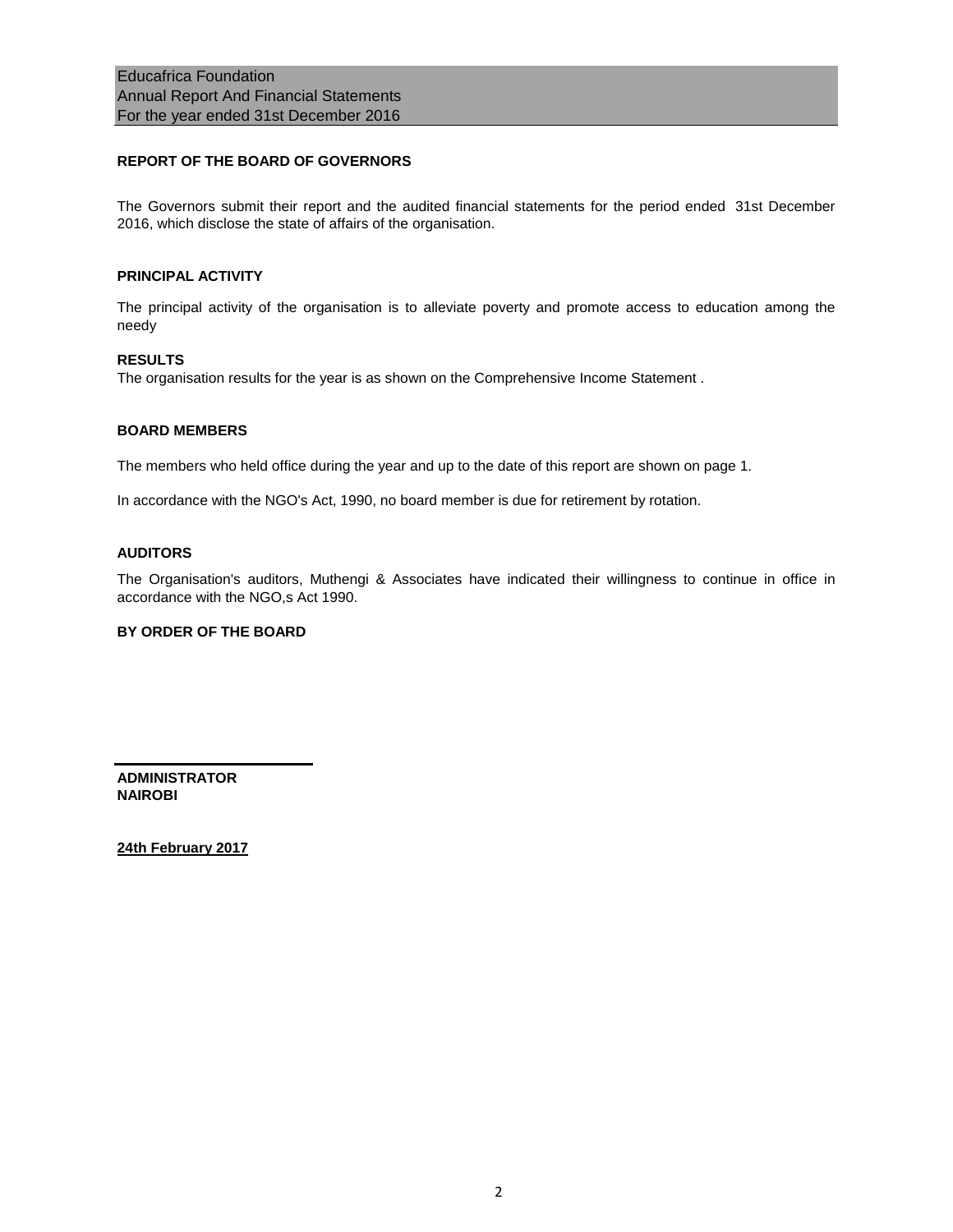## **STATEMENT OF BOARD OF GOVERNORS' RESPONSIBILITIES**

The Kenyan NGO's Act 1990, requires the Board of Governors to prepare Financial Statements for each financial year that give a true and fair view of the state of affairs of the organisation as at the end of the financial year and of its operating results for that year. It also requires the Governors to ensure that the organisation maintains proper accounting records which disclose, with reasonable accuracy, the financial position of the organisation. The Governors are also responsible for safeguarding the assets of the organisation.

The Governors accept responsibility for the Financial Statements, which have been prepared using appropriate accounting policies supported by reasonable and prudent judgements and estimates, in conformity with International Financial Reporting Standards and the requirements of the Kenyan NGO's Act, 1990. The Governors are of the opinion that the Financial Statements give a true and fair view of the state of the financial affairs of the organistion as at 31st December 2016 and of its operating results for the year then ended. The Governors further accept responsibility for the maintenance of accounting records which have been relied upon in the preparation of the Financial Statements, as well as on the adequacy of the systems of internal financial controls.

Nothing has come to the attention of the governors to indicate that the organisation will not remain a going concern for at least the next twelve months from the date of this statement.

Approved by the board of governors on **24th February 2017** and signed on its behalf by:

**Chairman Signature:……………………………….**

**Treasurer Signature:……………………………….**

**Board Member Signature:……………………………….**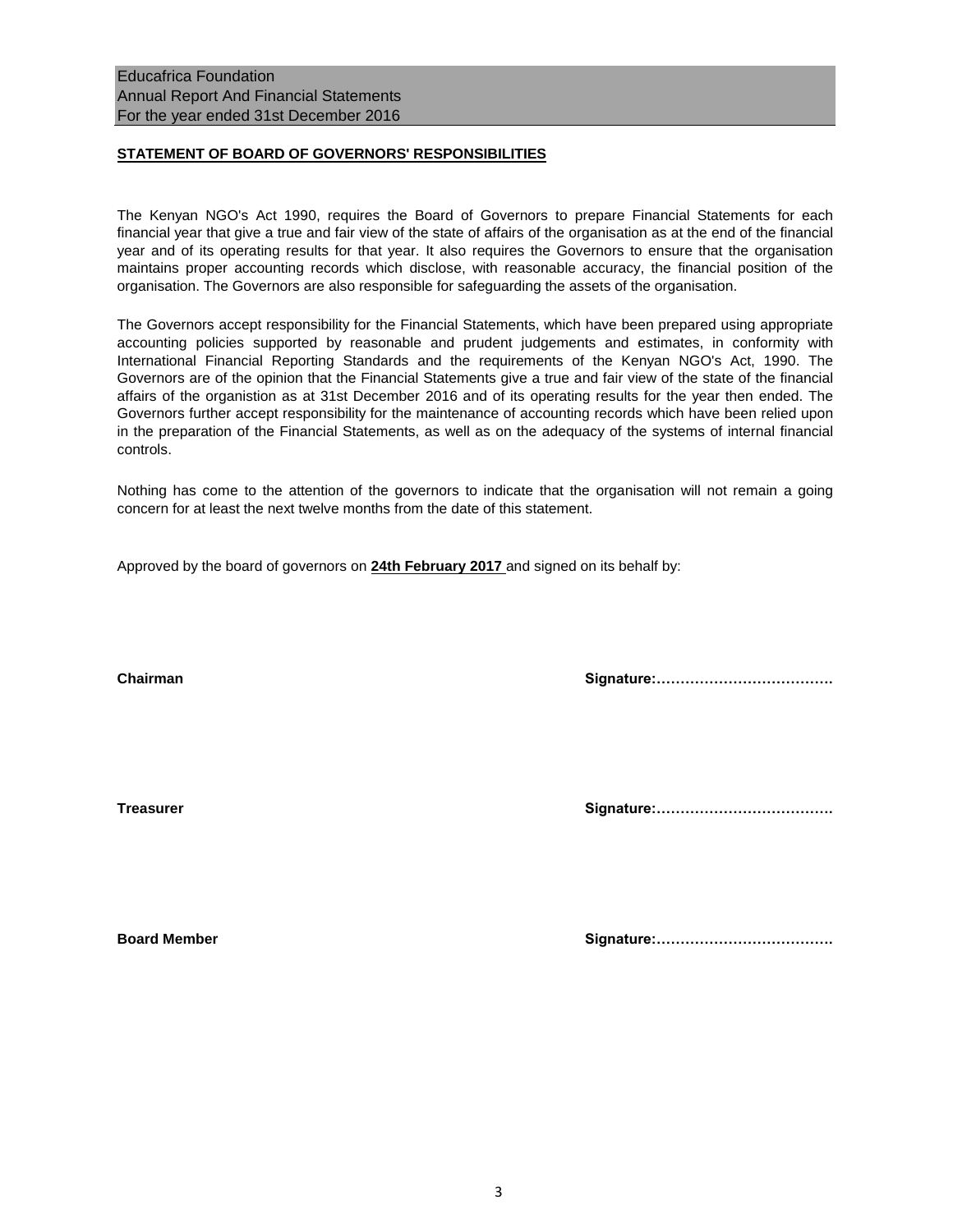# Educafrica Foundation Annual Report And Financial Statements For the year ended 31st December 2016

## **STATEMENT OF COMPREHENSIVE INCOME**

|                                    |                | 2016        |
|------------------------------------|----------------|-------------|
|                                    | <b>Note</b>    | <b>Shs</b>  |
| <b>INCOME</b>                      |                |             |
| Donations                          | 1a             | 7,881,627   |
| Grants                             | 1 <sub>b</sub> | 123,400     |
| Other Income                       | 1 <sub>c</sub> | 5,948       |
| <b>Total Income</b>                |                | 8,010,974   |
| <b>EXPENDITURE</b>                 |                |             |
| <b>Direct Costs</b>                | 2a             | 1,839,852   |
| <b>Administration Expenses</b>     | 2 <sub>b</sub> | 1,252,500   |
| <b>Operating Expenses</b>          | 2c             | 46,100      |
| <b>Finance Cost</b>                | 2d             | 36,120      |
| <b>Total Expenditure</b>           |                | 3,174,572   |
| <b>Operating (Deficit)/Surplus</b> |                | 4,836,402   |
| Purchase of Asset                  | 3              | (3,566,500) |
| (DEFICIT)/SURPLUS FOR THE YEAR     |                | 1,269,902   |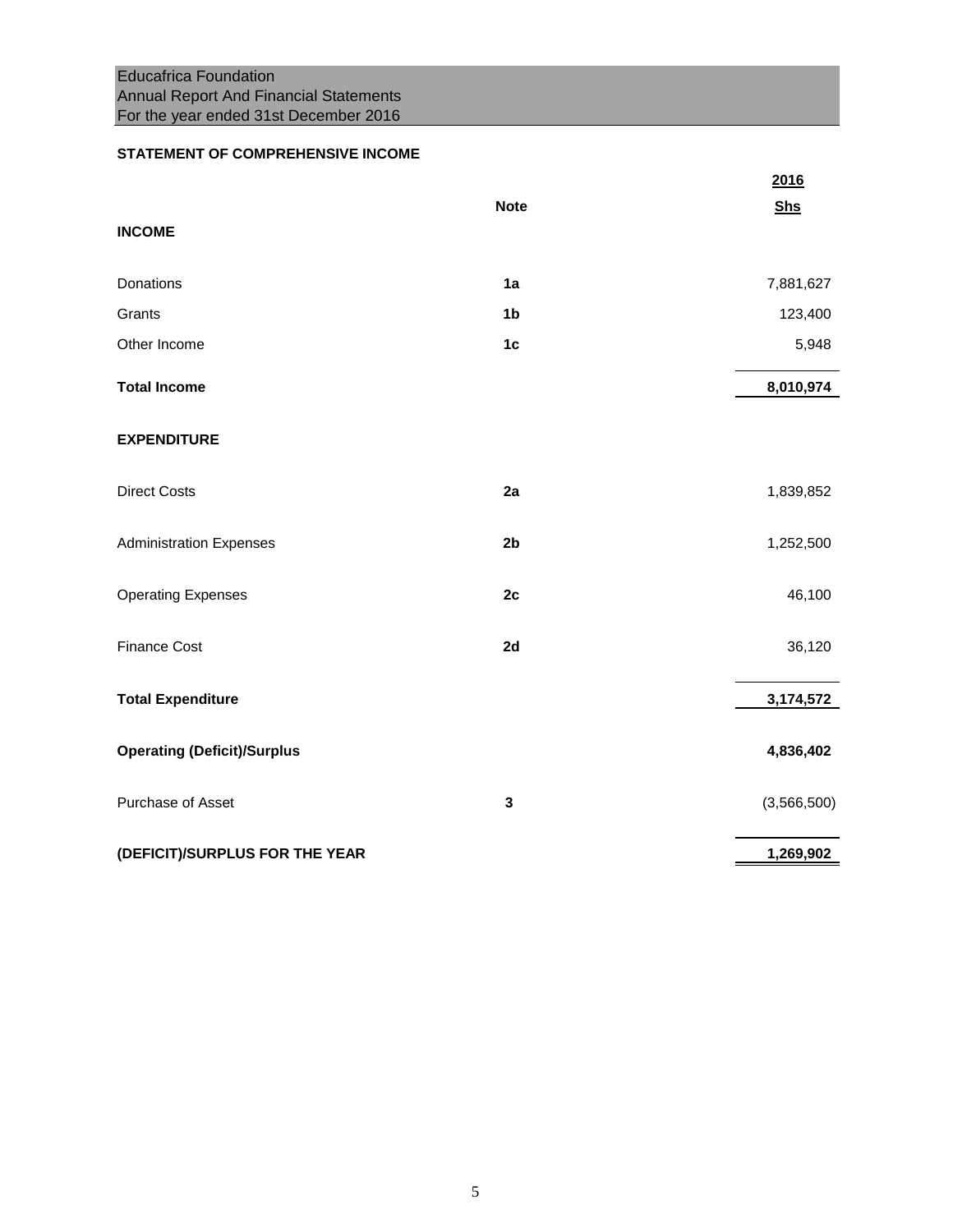## **STATEMENT OF FINANCIAL POSITION**

|             | 2016       |
|-------------|------------|
| <b>Note</b> | <b>Shs</b> |
|             |            |
| 3           | 7,438,813  |
|             | 7,438,813  |
|             |            |
| 4           | 879,402    |
|             | 879,402    |
|             |            |
|             | 8,318,214  |
|             |            |
|             |            |
|             |            |
|             | 3,513,313  |
|             | 1,269,902  |
|             | 4,783,214  |
|             |            |
|             |            |
| 5           | 3,535,000  |
|             | 3,535,000  |
|             | 8,318,214  |
|             |            |

The financial statements on pages 5 to 17 were approved for issue by the board of directors on **24th February, 2016** and were signed on its behalf by:

| Chairman            |  |
|---------------------|--|
| <b>Treasurer</b>    |  |
| <b>Board Member</b> |  |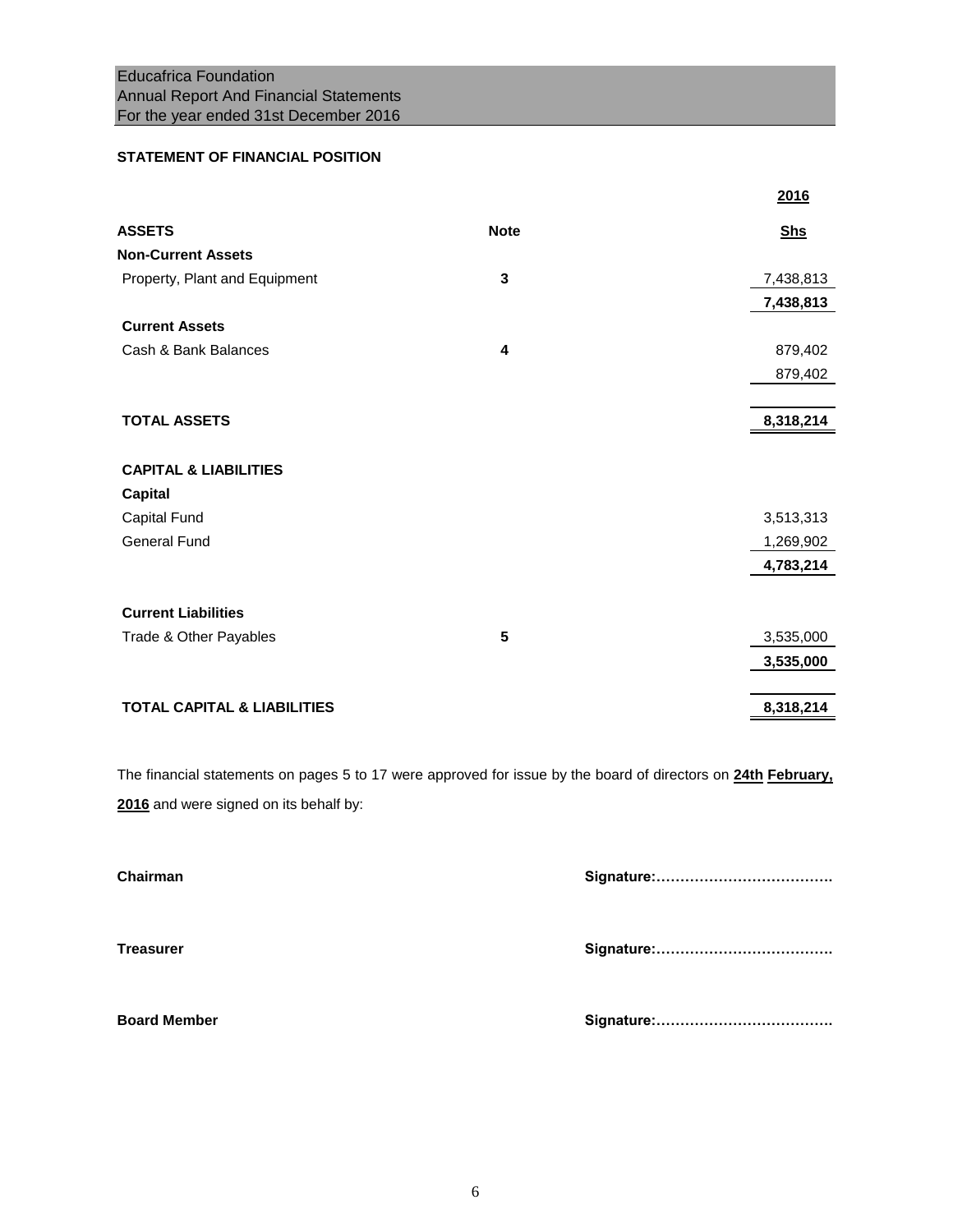## **STATEMENT OF CHANGES IN ACCUMMULATED FUND**

| 2016                           | <b>Capital Fund</b><br><b>Shs</b> | <b>General Fund</b><br><b>Shs</b> | Total<br><b>Shs</b> |
|--------------------------------|-----------------------------------|-----------------------------------|---------------------|
| Balance as at 1st January 2016 | $\overline{a}$                    | $\overline{\phantom{a}}$          |                     |
| Purchase of Asset - Land       | 3,566,500                         | $\overline{\phantom{a}}$          | 3,566,500           |
| Depreciation Charge            | (53, 188)                         |                                   | (53, 188)           |
| Surplus/(Deficit) for the year | ٠                                 | 1,269,902                         | 1,269,902           |
| At 31st December 2016          | 3,513,313                         | 1,269,902                         | 4,783,214           |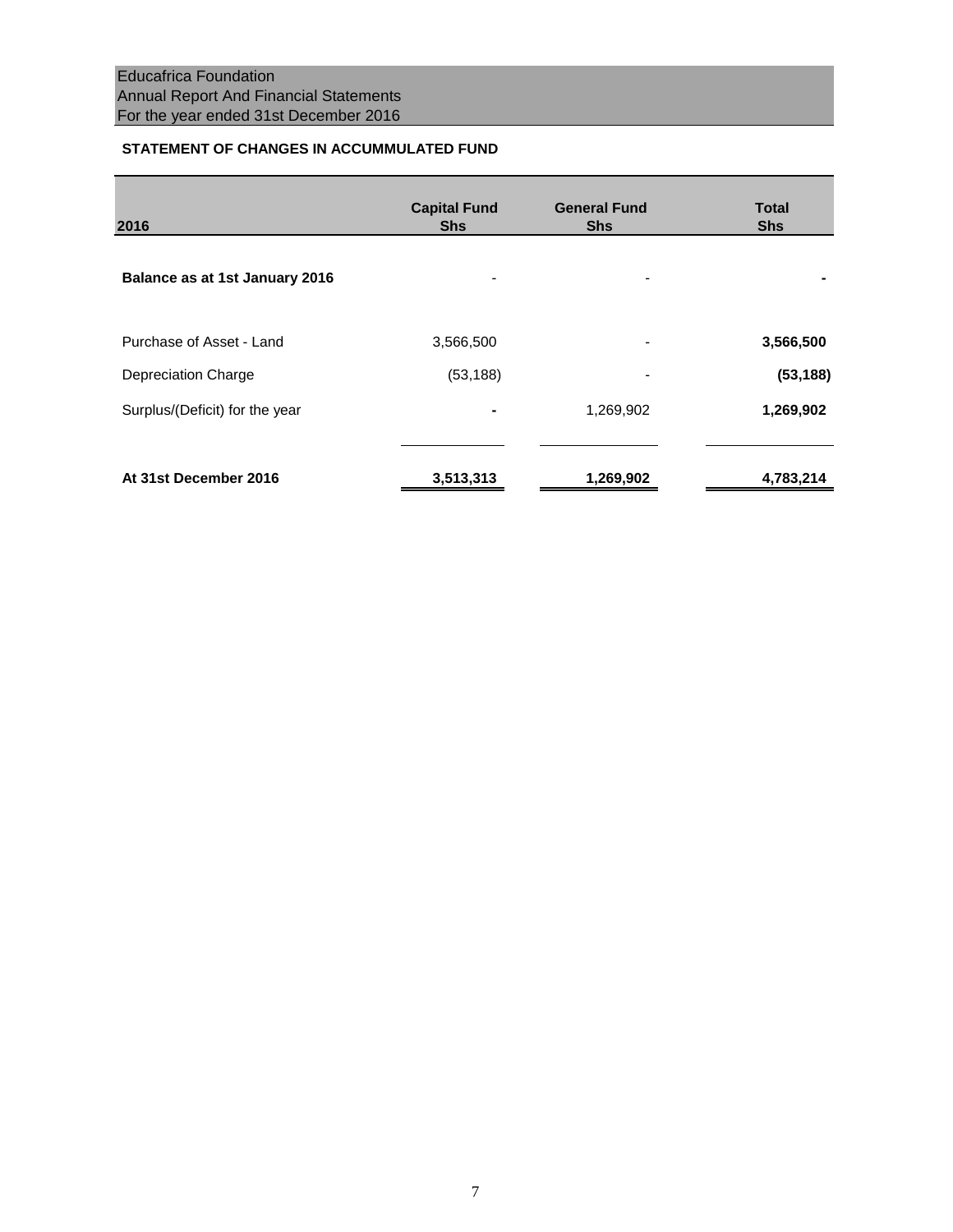# Educafrica Foundation Annual Report And Financial Statements For the year ended 31st December 2016

# **CASH FLOW STATEMENT**

|                                                                                          |             | 2016        |
|------------------------------------------------------------------------------------------|-------------|-------------|
|                                                                                          | <b>Note</b> | <b>Shs</b>  |
| <b>Cash flows from Operating Activities</b>                                              |             |             |
| (Deficit)/Surplus                                                                        |             | 1,269,902   |
| <b>Adjustments for:</b>                                                                  |             |             |
| (Deficit)/Surplus before Working Capital changes                                         |             | 1,269,902   |
| Increase / (decrease) in:<br>Trade and other payables                                    | 5           | 3,535,000   |
| <b>Cash generated from Operations</b>                                                    |             | 4,804,902   |
| Net cash generated from Operating Activities                                             |             | 4,804,902   |
| <b>Cash flows from Investing Activities</b><br>Purchase of property, plant and equipment | 3           | (7,492,000) |
| Net cash (used in) Investing Activities                                                  |             | (7,492,000) |
| <b>Cash flows from Financing Activities</b><br>Accummulated funds A/c                    |             | 3,566,500   |
| Net cash generated from Financing Activities                                             |             | 3,566,500   |
| Net (decrease) in cash and cash equivalents                                              |             | 879,402     |
| Cash and cash equivalents at 1st January                                                 |             |             |
| Cash and cash equivalents at 31st December                                               | 4           | 879,402     |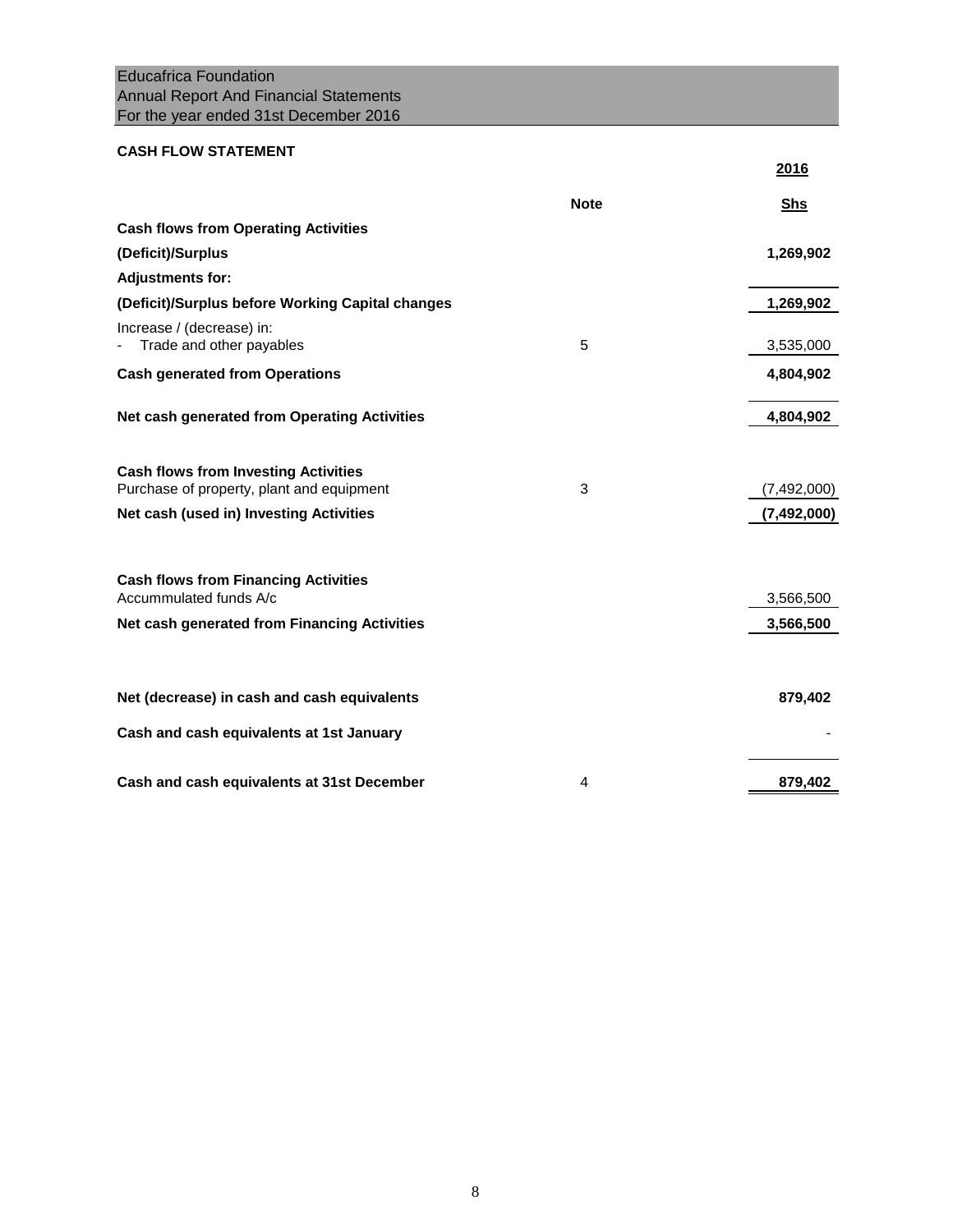## **SIGNIFICANT ACCOUNTING POLICIES**

The principal accounting policies adopted in the preparation of these financial statements are set out below. These policies have been consistently applied to all the years presented, unless otherwise stated.

### **a) Basis of Preparation**

The financial statements are prepared in compliance with International Financial Reporting Standards under the historical cost convention, and are presented in the functional currency, Kenya Shillings (Shs).

The preparation of financial statements in conformity with International Financial Reporting Standards requires the use of estimates and assumptions. It also requires management to exercise its judgement in the process of applying the accounting policies adopted by the organisation. Although such estimates and assumptions are based on the directors' best knowledge of the information available, actual results may differ from those estimates .

### **b) Revenue recognition**

Revenue comprises the fair value of the consideration received or receivable for the sale of goodsand/or performance of services, in the ordinary course of business and is stated net of Value Added Tax (VAT), rebates and discounts.

The organisation recognises revenue when the amount of revenue can be reliably measured, it is probable that future economic benefits will flow to the entity and when the specific criteria have been met for the organisation's activity as described below. The amount of revenue is not considered to be reliably measured until all contingencies relating to the sale have been resolved. The organisation bases its estimates on historical results, taking into consideration the type of customer, type of transaction and specifics of each arrangement.

Sales of services are recognised upon delivery of service and customer acceptance.

### **c) Property, plant and equipment**

All categories of property, plant and equipment are initially recognised at historical cost.All other items of property, plant and equipment are stated at historical cost less accumulated depreciation and accumulated impairment losses. Historical cost comprises expenditure initially incurred to bring the asset to its location and condition ready for its intended use.

Subsequent costs are included in the asset's carrying value only when it is probable that future economic benefits associated with the item will flow to the organisation and the cost of the item can be measured reliably. Repairs and maintenance is charged to the Statement of Comprehensive Income in the year to which it relates.

Depreciation is calculated on the reducing balance basis write down the cost of each asset to its residual value over its estimated useful life using the following annual rates:

|                                 | Rate - $%$ |
|---------------------------------|------------|
| Long Leasehold Land & Buildings | Nil        |
| Furniture & Fittings            | 12.5       |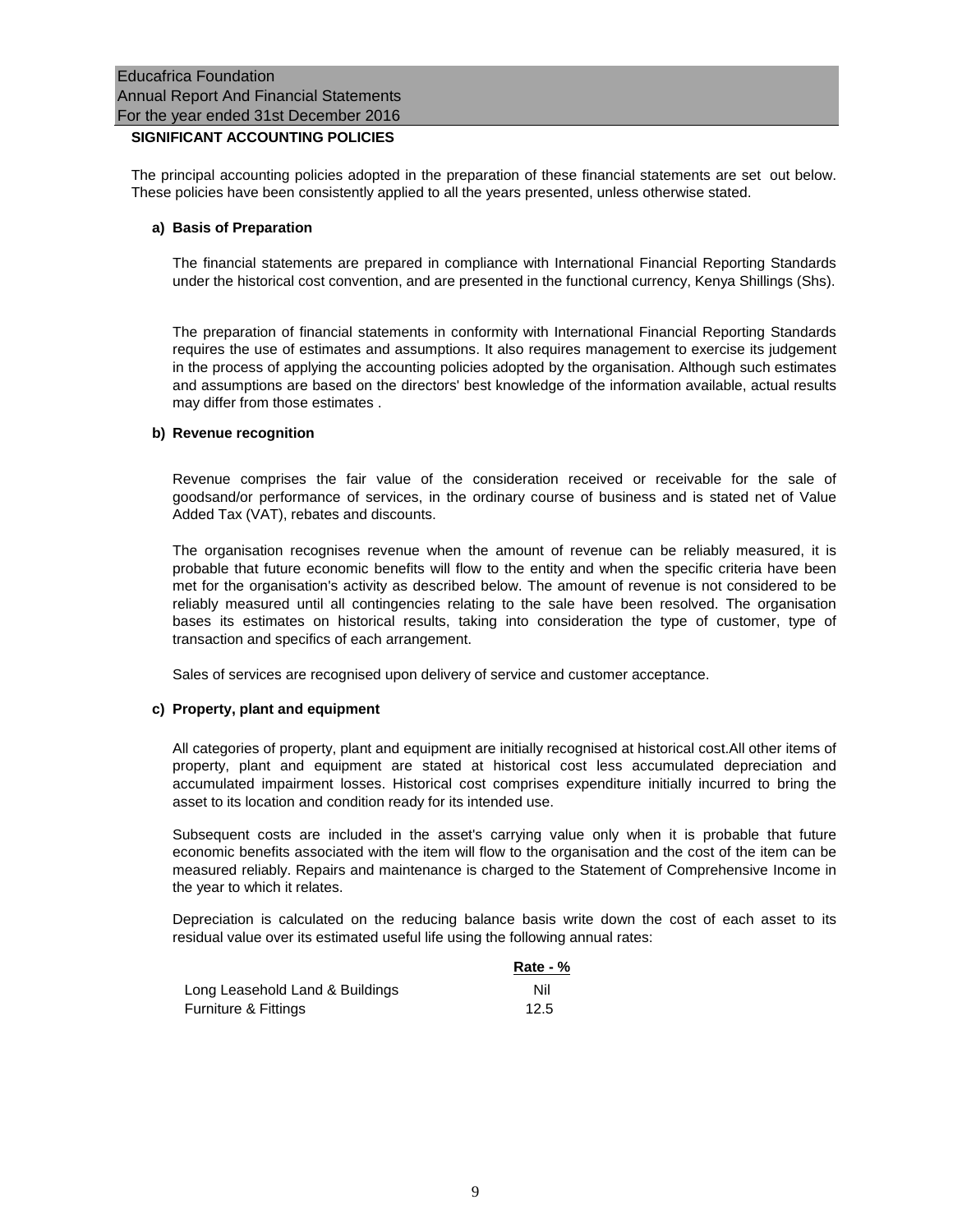#### **c) Property, plant and equipment (continued)**

The assets' residual values and useful lives are reviewed, and adjusted if appropriate, at each balance sheet date.

Property, plant and equipment are reviewed for impairment whenever events or changes in circumstances indicate that the carrying amount may not be recoverable. An impairment loss is recognised for the amount by which the asset's carrying amount exceeds its recoverable amount. The recoverable amount is the higher of an asset's fair value less costs to sell and value in use.

Gains and losses on disposal of property, plant and equipment are determined by reference to their carrying amount and are taken into account in determining operating profit.

#### **d) Intangible assets**

Software licence costs are stated at historical cost less accumulated amortisation and any accumulated impairment losses. Amortisation is calculated using the straight line method to write down the cost of the software to its residual value over the estimated useful life using an annual rate of 30%.

#### **e) Translation of foreign currencies**

Transactions in foreign currencies during the year are converted into Kenya Shillings using the exchange rate prevailing at the transaction date. Monetary assets and liabilities at the balance sheet date denominated in foreign currencies are translated into Kenya Shillings using the exchange rate prevailing as at that date. The resulting gains and losses from the settlement of such transactions and translations are recognised on a net basis in the Statement of Comprehensive Income in the year in which they arise.

#### **f) Inventories**

Inventories are stated at the lower of cost and net realisable value. Cost is determined using the first-in first-out method. Cost comprises the cost of purchase and all other costs attributed to bring the goods to that particular condition and location. Net realisable value is the estimated selling price in the ordinary course of business, less the estimated costs of completion and selling expenses.

#### **g) Provision for liabilities and charges**

Provisions are recognised when the NGO has a present legal or constructive obligation as a result of past events and it is probable that an outflow of resources embodying economic benefits will be required to settle the obligation and a reliable estimate of the amount of the obligation can be made.

### **h) Retirement benefit obligations**

The Organisation and the employees contribute to the National Social Security Fund, a national defined contribution scheme. Contributions are determined by local statute and the organistation's contributions are charged to the Statement of Comprehensive Income in the year to which they relate.

### **i) Employee entitlements**

The estimated monetary liability for employees' accrued annual leave entitlement at the balance sheet date is recognised as an expense accrual.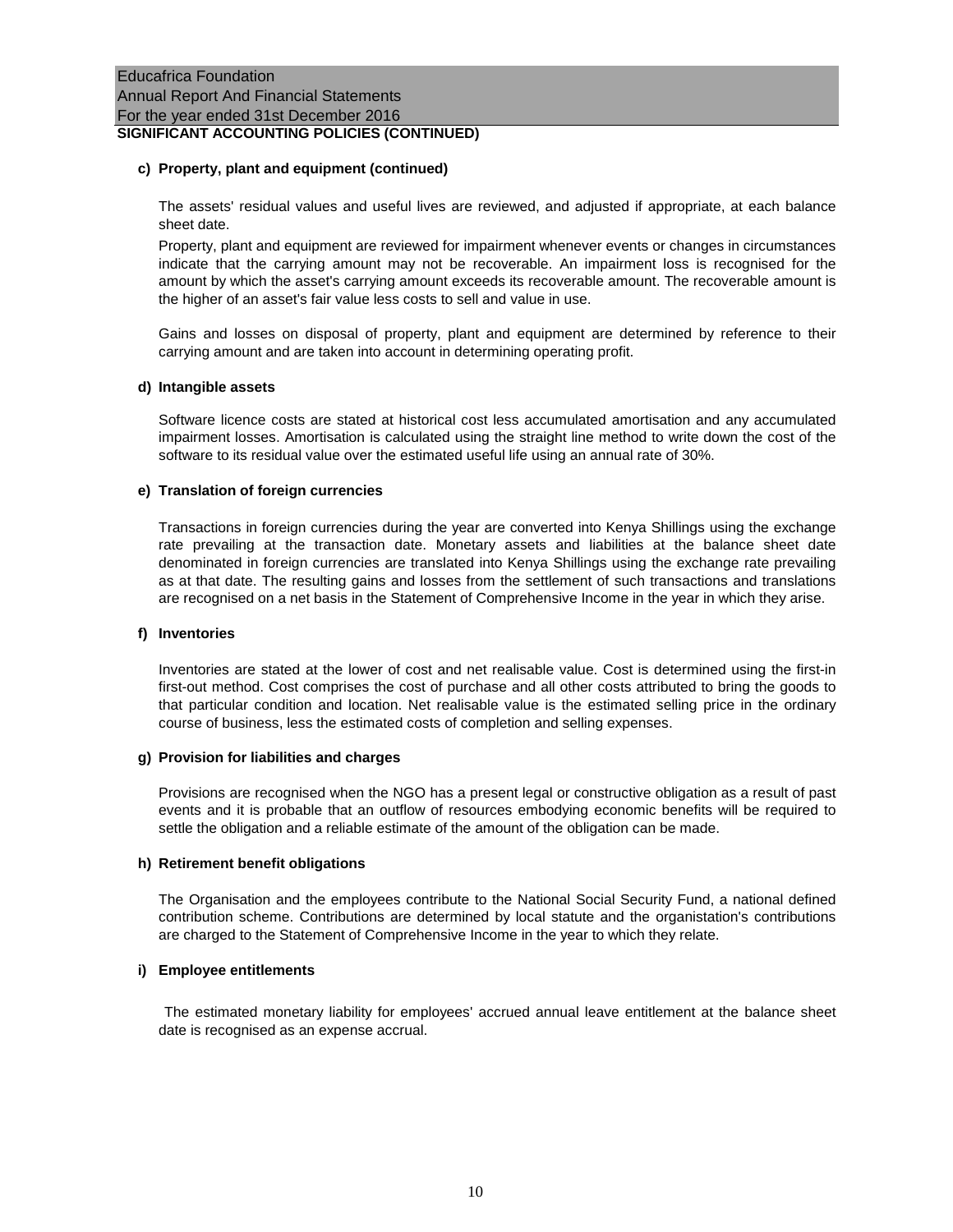## Educafrica Foundation Annual Report And Financial Statements For the year ended 31st December 2016 **SIGNIFICANT ACCOUNTING POLICIES (CONTINUED)**

## **j) Borrowing costs**

Borrowing costs are recognised as an expense in the year in which they are incurred.

### **k) Taxation**

Tax expense in the Statement of Comprehensive Income is the aggregate of the current income tax and deferred income tax.

### **Current tax**

Current tax is provided on the basis of results for the year adjusted in accordance with the fiscal laws of Kenya.

### **Deferred tax**

Deferred tax is provided in full on all temporary differences except those arising at the initial recognition of an asset or liability, other than a business combination, that at the time of the transaction affects neither the accounting nor taxable profit or loss. Deferred tax is provided using the liability method on all temporary differences arising between the tax bases of assets and liabilities and their carrying values for financial reporting purposes, using tax rates enacted or substantively enacted at the balance sheet date and are expected to apply when the related deferred tax liability is settled.

Deferred tax assets are recognised only to the extent that it is probable that future taxable profits will be available against which temporary differences can be utilised.

### **l) Financial instruments**

The organisation classifies its investments into the following categories:

i) **Held-to-maturity investments** which are non-derivative financial assets with fixed or determinable payments and fixed maturity that an entity has a positive intention to hold to maturity.

ii) **Loans and receivables** which are non-derivative financial assets created by the organisation by providing money or products directly to the debtor other than those with the intent to be sold immediately or in the short run.

iii) **Available-for-sale financial assets** which are assets held for an indefinite period of time, but may be sold in response to needs for liquidity or changes in interest rates.

All financial assets are classified as non-current except those with maturities of less than 12 months from the balance sheet date, those which the directors have the express intention of holding for less than 12 months from the balance sheet date or those that are required to be sold to raise operating capital, in which case they are classified as current assets.

All financial assets are recognised initially using the trade date accounting which is the date the organisation commits itself to the purchase or sale and recorded at the fair value of the consideration given plus the transaction costs. Subsequently, held-to-maturity investments and loans and receivables are carried at amortised cost using the effective interest method.

The directors classify financial assets as follows:

\* Receivables are classified as 'loans and receivables' and are carried at amortised cost using the effective interest method.

\* Term, current and call deposits with banking institutions are classified as 'held-to-maturity investments' and are carried at amortised cost using the effective interest method.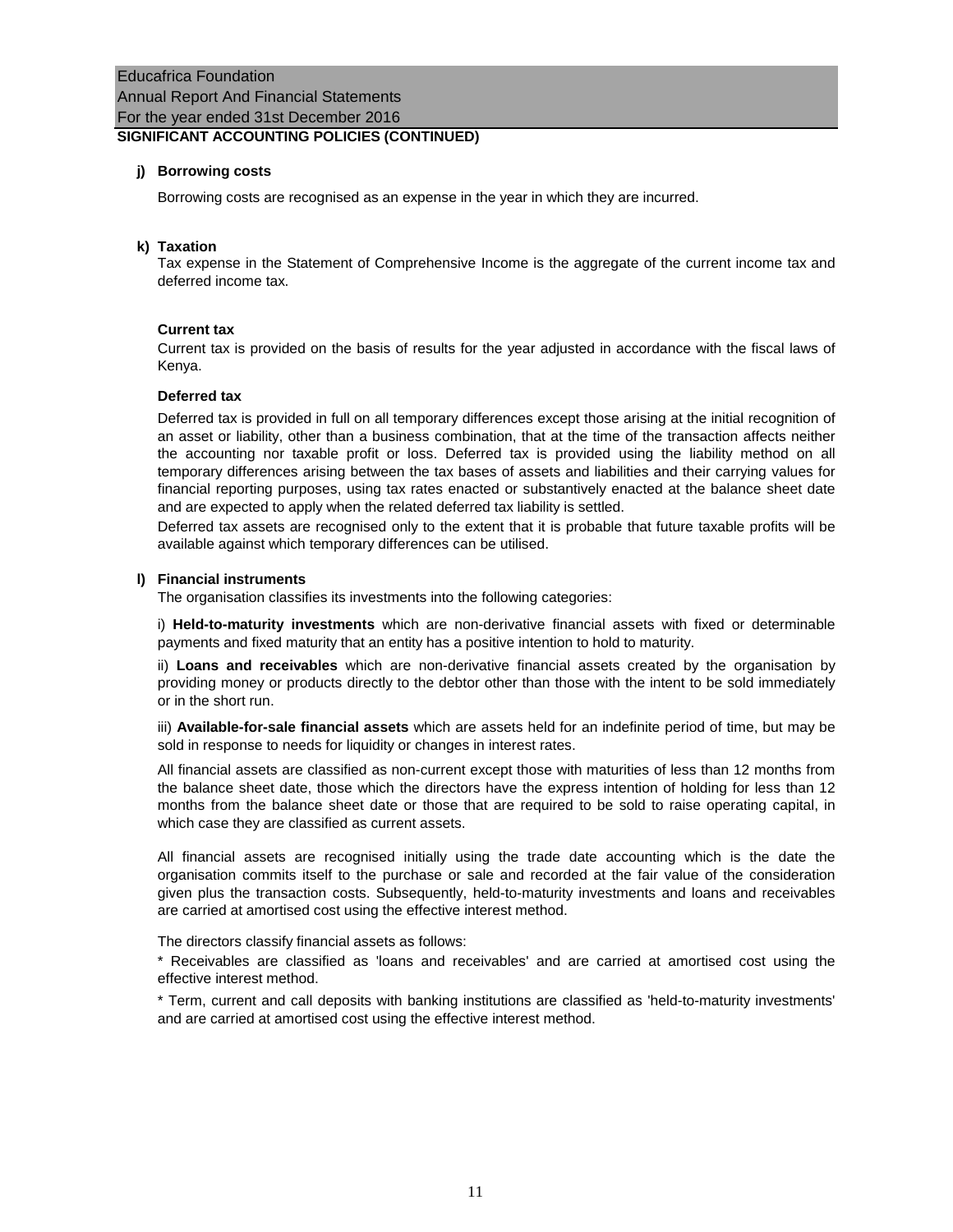## Educafrica Foundation Annual Report And Financial Statements For the year ended 31st December 2016 **SIGNIFICANT ACCOUNTING POLICIES (CONTINUED)**

### **l) Financial instruments (continued)**

### - **Financial liabilities**

The Organisation's financial liabilities which include borrowings and trade and other payables fall into the following category:

- **Financial liabilities measured at amortised cost:** These are initially measured at fair value and subsequently measured at amortised cost, using the effective interest rate method.

Trade and other payables are initially recognised at fair value and are subsequently stated at amortised cost.

Borrowings are initially recognised at fair value, net of transaction costs incurred and are subsequently stated at amortised cost. Any difference between the proceeds (net of transaction costs) and the redemption value is recognised as interest expense in the statement of comprehensive income under finance costs.

All financial liabilities are classified as current liabilities unless the Organisation has an unconditional right to defer settlement of the liability for at least 12 months after the statement of financial position date. Financial liabilities are derecognised when, and only when, the organisation's obligations are discharged, cancelled or expired.

### **m) Receivables**

Receivables are recognised initially at fair value and are subsequently measured at amortised cost using the effective interest method.

A provision for impairment is recognised in the Statement of Comprehensive Income in the year when recovery of the amount due as per the original terms is considered doubtful. The provision is based on the difference between the carrying amount and the present value of the expected cash flows, discounted at the effective interest rate.

Receivables not collectable are written off against the related provisions. Subsequent recoveries of amounts previously written off are credited to the Statement of Comprehensive Income in the year of recovery.

### **n) Cash and cash equivalents**

Cash and cash equivalents include cash in hand, term and call deposits with banking institutions and other short-term highly liquid investments in money market instruments with maturities of three months or less from the date of acquisition net of bank overdrafts. In the balance sheet, bank overdrafts are included as borrowings under current liabilities.

### **o) Operating leases**

Leases of assets where a significant proportion of the risks and rewards of ownership are retained by the lessor are classified as operating leases. Payments made under operating leases are charged to the Statement of Comprehensive Income on a straight line basis over the lease period. Prepaid operating lease rentals are recognised as assets and are subsequently amortised over the lease period.

### **p) Comparatives**

Where necessary, comparative figures have been adjusted to conform with changes in presentation in the current year.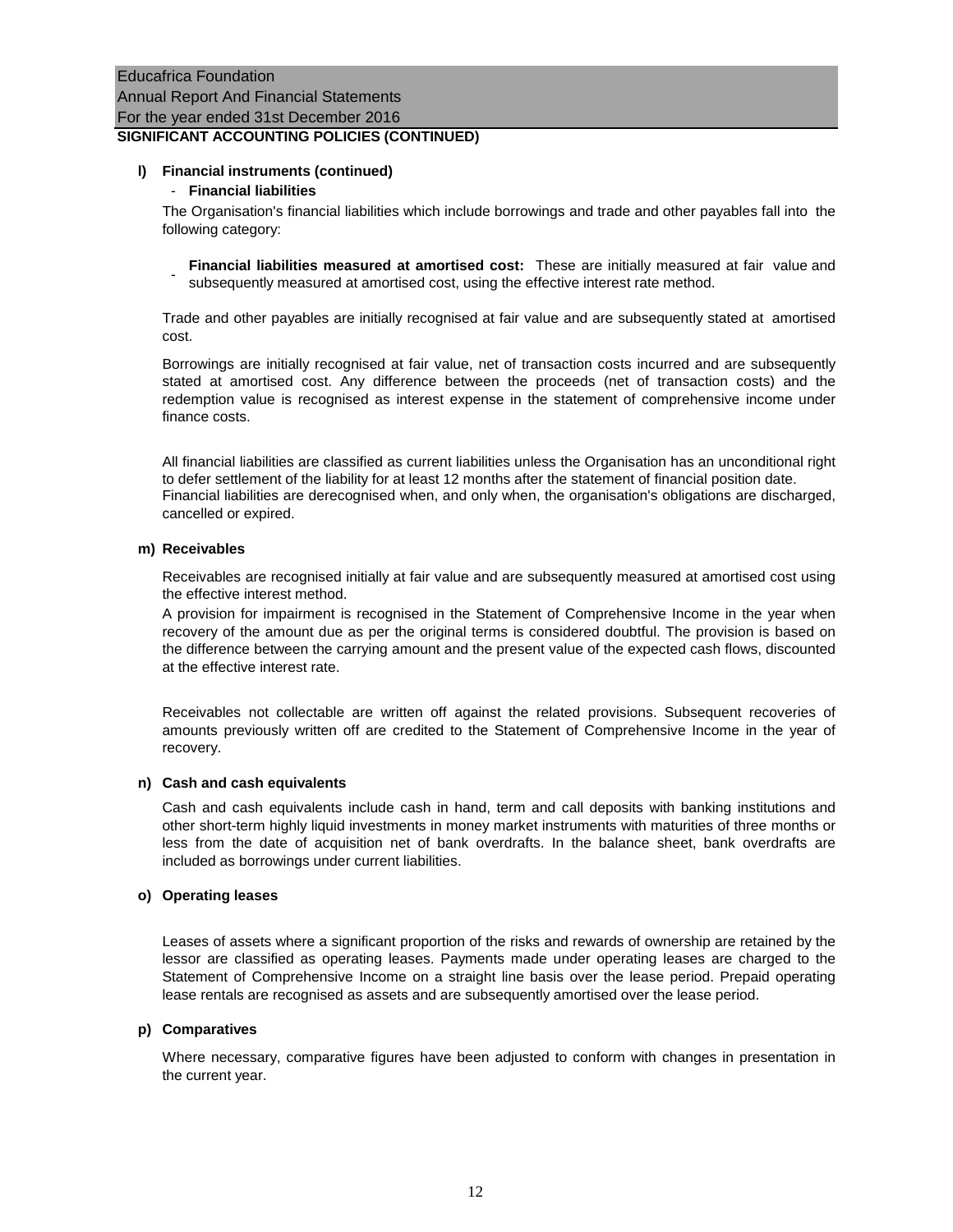### **q) Financial Risk Management objectives and policies**

The organisation's activities expose it to a variety of financial risks including credit liquidity and interest rates risks and changes in market prices of the organisation's products. The organisation's overall risk management programme focuses on unpredictability of changes in the business environment and seeks to minimize the potential adverse effect of such risks on its performance by setting acceptable levels of risk. The organisation does not hedge any risks and has in place policies to ensure that credit is extended to customers with an established credit history.

### **r) Critical accounting estimates and judgements**

The organisation makes estimates and assumptions that affect the reported amounts of assets and liabilities within the next financial period. Estimates and judgements are continually evaluated and are based on historical experience and other factors, including experience of future events that are believed to be reasonable under the circumstances.

### **i) Property, plant and equipment**

Critical estimates are required in determining the depreciation rates for property, plant and equipment. The management determines these rates of depreciation based on their assessment of the useful lives of the various items of property, plant and equipment.

### **ii) Intangible assets**

Critical estimates are made by management in determining the amortisation rates for intangible assets. The management determines these rates of amortisation based on their assessment of the useful lives of the intangible assets.

### **iii) Income taxes**

Significant estimates are required in determining the provision for income taxes. There are many transactions and calculations for which the ultimate tax determination is uncertain during the ordinary course of business. Where the final tax outcome is different from the amounts that were initially recorded, such differences will impact the income tax and deferred tax provisions in the period in which such determination is made.

### **iv) Impairment losses on receivables**

The organisation regularly reviews its receivables to assess impairment. In determining whether an impairment loss should be recorded in the profit and loss account, the organisation makes judgements as to whether there is any observable data indicating that there is a measurable decrease in the estimated future cash flows of any receivables.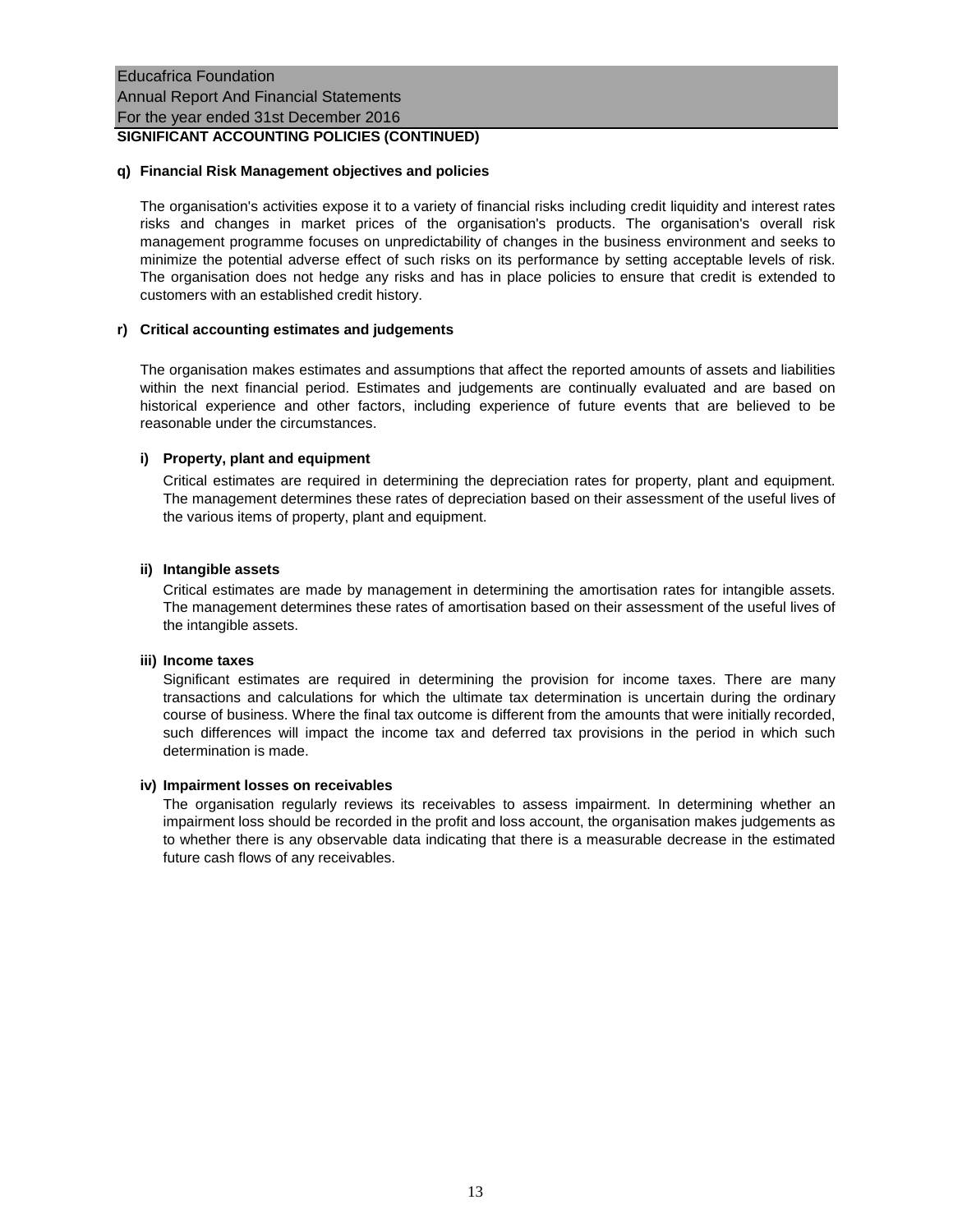| <b>Educafrica Foundation</b>                         |            |
|------------------------------------------------------|------------|
| <b>Annual Report And Financial Statements</b>        |            |
| For the year ended 31st December 2016                |            |
| <b>NOTES TO THE FINANCIAL STATEMENTS</b>             |            |
|                                                      | 2016       |
| 1 Income                                             | <b>Shs</b> |
|                                                      |            |
| a) Donations<br><b>Monto EN Dolares Fundcion</b>     |            |
|                                                      | 3,970,219  |
| <b>Fundcion Educafrica</b><br><b>Total Donations</b> | 3,911,408  |
|                                                      | 7,881,627  |
| b) Grants                                            |            |
| Spanish Speakers Association Program                 | 123,400    |
| <b>Total Grants</b>                                  | 123,400    |
|                                                      |            |
| c) Other Income                                      |            |
| Interest Income                                      | 5,948      |
| <b>Total Other Income</b>                            | 5,948      |
|                                                      |            |
| <b>Total Income</b>                                  | 8,010,974  |
|                                                      |            |
| 2 Expenditure                                        |            |
| a) Direct Cost                                       |            |
| <b>School Fees</b>                                   | 919,852    |
| Uniform                                              | 101,500    |
| <b>Graduation Fee</b>                                | 28,000     |
| <b>Teaching Materials</b>                            | 160,280    |
| Repairs & Maintenance                                | 137,000    |
|                                                      | 1,346,632  |
| Social Activities - Futbol Mas                       | 493,220    |
|                                                      |            |
| <b>Total Direct Costs</b>                            | 1,839,852  |
| b) Administrative Expenses                           |            |
|                                                      |            |
| Salaries and Wages                                   | 416,000    |
| <b>Rent Expeses</b>                                  | 790,100    |
| Audit & Accountancy Fees                             | 35,000     |
| Telephone Internet & Software renewal                | 11,400     |
| <b>Total Administrative Expenses</b>                 | 1,252,500  |
| c) Operating Expenses                                |            |
| Water and Electricity                                | 26,100     |
| Transport                                            | 20,000     |
| <b>Total Operating Expenses</b>                      | 46,100     |
|                                                      |            |
| <b>Finance Costs</b><br>d)                           |            |
| <b>Bank Charges</b>                                  | 36,120     |
| <b>Total Finance Costs</b>                           | 36,120     |
|                                                      |            |